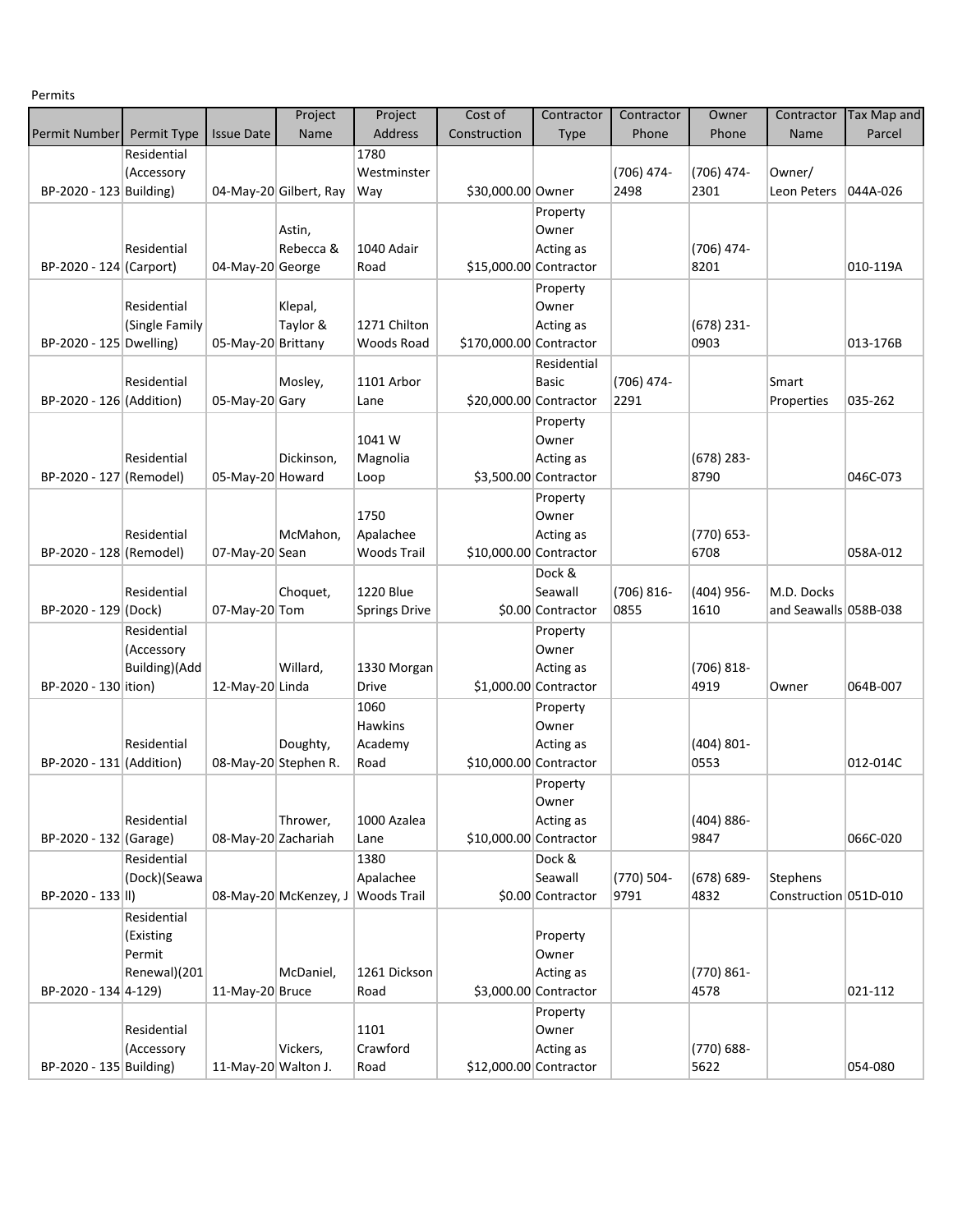|                            |                  |                   |                         |                     |                         | Property              |                    |               |                       |           |
|----------------------------|------------------|-------------------|-------------------------|---------------------|-------------------------|-----------------------|--------------------|---------------|-----------------------|-----------|
|                            |                  |                   |                         | 1091                |                         | Owner                 |                    |               |                       |           |
|                            | Agricultural     |                   |                         | Prospect            |                         | Acting as             |                    | $(678) 634 -$ |                       |           |
| BP-2020 - 136 (Addition)   |                  |                   | 12-May-20 Henry, Erin   | Road                | \$40,000.00 Contractor  |                       |                    | 1521          | Owner                 | 017-035B  |
|                            | Manufacture      |                   |                         |                     |                         |                       |                    |               |                       |           |
|                            | d Home<br>(Multi |                   | Jaramillo,<br>Michael & | 1371<br>Cochran     |                         |                       |                    | (706) 818-    | Complete<br>Mobile    |           |
| BP-2020 - 137 Section)     |                  | 12-May-20 Denise  |                         | Road                | \$150,000.00 e Home     | Manufactur            | (706) 795-<br>0248 | 3249          | Home Setup $ 061-022$ |           |
|                            |                  |                   |                         |                     |                         | Property              |                    |               |                       |           |
|                            |                  |                   |                         |                     |                         | Owner                 |                    |               |                       |           |
|                            | Agricultural     |                   | Massey,                 | Seven Islands       |                         | Acting as             |                    | $(229)$ 402-  |                       |           |
| BP-2020 - 138 (Addition)   |                  | 13-May-20 Robert  |                         | Road                | \$15,000.00 Contractor  |                       |                    | 4119          |                       | 059-030BA |
|                            | Residential      |                   | McCullough,             |                     |                         | Dock &                |                    |               |                       |           |
|                            | (Dock)(Seawa     |                   | Alan &                  | 1631 Sugar          |                         | Seawall               | (706) 816-         | $(678)$ 409-  | M.D. Dock             |           |
| BP-2020 - 139 II)          |                  | 13-May-20 Candy   |                         | <b>Creek Trail</b>  | \$20,000.00 Contractor  |                       | 0855               | 9939          | and Seawall           | 065B-033  |
|                            | Residential      |                   |                         | 2820 Davis          |                         |                       |                    |               |                       |           |
|                            | (Addition &      |                   | Lupton,                 | Academy             |                         |                       |                    | (770) 584-    |                       |           |
| BP-2020 - 140 Remodel)     |                  | 13-May-20 Timothy |                         | Road                | \$35,000.00             |                       |                    | 2304          | Owner                 | 020-102   |
| BP-2020 - 141              |                  | 13-May-20         |                         |                     | \$0.00                  |                       |                    |               |                       |           |
|                            | Manufacture      |                   |                         |                     |                         |                       |                    |               |                       |           |
|                            | d Home           |                   |                         |                     |                         |                       |                    |               |                       |           |
|                            | (Multi           |                   | Bell, Jackie            | 2331 Seven          |                         |                       |                    | $(706)$ 318-  |                       |           |
| BP-2020 - 142 Section)     |                  | 15-May-20 & Danny |                         | <b>Islands Road</b> | \$40,000.00             |                       |                    | 5330          | Homeowner 060-006     |           |
|                            | Agricultural     |                   |                         |                     |                         | Property              |                    |               |                       |           |
|                            | (Pole            |                   | Fairplay                | 2871                |                         | Owner                 |                    |               |                       |           |
|                            | Barn)(Additio    |                   | Partners,               | Prospect            |                         | Acting as             |                    | (706) 474-    |                       |           |
| $BP-2020 - 143 n)$         |                  | 18-May-20 LLC     |                         | Road                | \$20,000.00 Contractor  |                       |                    | 2135          |                       | 010-027   |
|                            |                  |                   |                         |                     |                         | Property              |                    |               |                       |           |
|                            | Residential      |                   | McDuffie,               | 1030 VFW            |                         | Owner                 |                    | (706) 713-    |                       |           |
| BP-2020 - 144 (Pool House) |                  | 18-May-20 Edward  |                         | Lane                | \$12,000.00 Contractor  | Acting as             |                    | 6527          |                       | 025-065C  |
|                            |                  |                   |                         |                     |                         | Property              |                    |               |                       |           |
|                            | Residential      |                   | Hawkins,                |                     |                         | Owner                 |                    |               |                       |           |
|                            | (Single Family   |                   | John D. &               | Sandy Creek         |                         | Acting as             |                    | (706) 342-    |                       |           |
| BP-2020 - 145 Dwelling)    |                  | 19-May-20 Melissa |                         | Road                | \$325,000.00 Contractor |                       |                    | 6655          | Owner                 | 025-039A  |
|                            |                  |                   |                         |                     |                         | Property              |                    |               |                       |           |
|                            |                  |                   |                         | 1040                |                         | Owner                 |                    |               |                       |           |
|                            | Residential      |                   | Lawrence,               | Wildflower          |                         | Acting as             |                    | (762) 243-    |                       |           |
| BP-2020 - 146 (Deck)       |                  | 19-May-20 leshia  |                         | Way                 |                         | \$2,600.00 Contractor |                    | 5012          |                       | 028A-041  |
|                            |                  |                   |                         |                     |                         |                       |                    |               |                       |           |
|                            | Residential      |                   | New Leaf                | 1440                |                         | Residential           |                    |               |                       |           |
|                            | (Single Family   |                   | Homes-Lot               | Westminster         |                         | <b>Basic</b>          | (770) 940-         | (770) 940-    | New Leaf              |           |
| BP-2020 - 147 Dwelling)    |                  | 19-May-20 96      |                         | Way                 | \$270,000.00 Contractor |                       | 1580               | 1580          | Homes                 | 044A-096  |
|                            |                  |                   |                         |                     |                         | Property              |                    |               |                       |           |
|                            | Agricultural     |                   |                         | 2050 Mallard        |                         | Owner<br>Acting as    |                    | $(678)$ 499-  |                       |           |
| BP-2020 - 148 (Pole Barn)  |                  |                   | 21-May-20 Rangel, Jose  | Ridge Road          |                         | \$6,000.00 Contractor |                    | 4114          |                       | 016A-028  |
|                            |                  |                   |                         |                     |                         |                       |                    |               |                       |           |
|                            | Residential      |                   | Alcovy                  |                     |                         | Residential           |                    |               |                       |           |
|                            | (Single Family   |                   | Builders-Lot 2481 Sandy |                     |                         | <b>Basic</b>          | (770) 527-         | (770) 527-    | Alcovy                |           |
| BP-2020 - 149 Dwelling)    |                  | $21-May-20$ 5     |                         | Creek Road          | \$170,000.00 Contractor |                       | 7053               | 7053          | <b>Builders</b>       | 025-009   |
|                            |                  |                   |                         |                     |                         |                       |                    |               |                       |           |
|                            | Residential      |                   | Alcovy                  |                     |                         | Residential           |                    |               | Alcovy                |           |
|                            | (Single Family   |                   | Builders-Lot 2501 Sandy |                     |                         | <b>Basic</b>          | (770) 527-         | (770) 527-    | <b>Builders-Lot</b>   |           |
| BP-2020 - 150 Dwelling)    |                  | $21-May-20$ 4     |                         | Creek Road          | \$170,000.00 Contractor |                       | 7053               | 7053          | 5                     | 025-009   |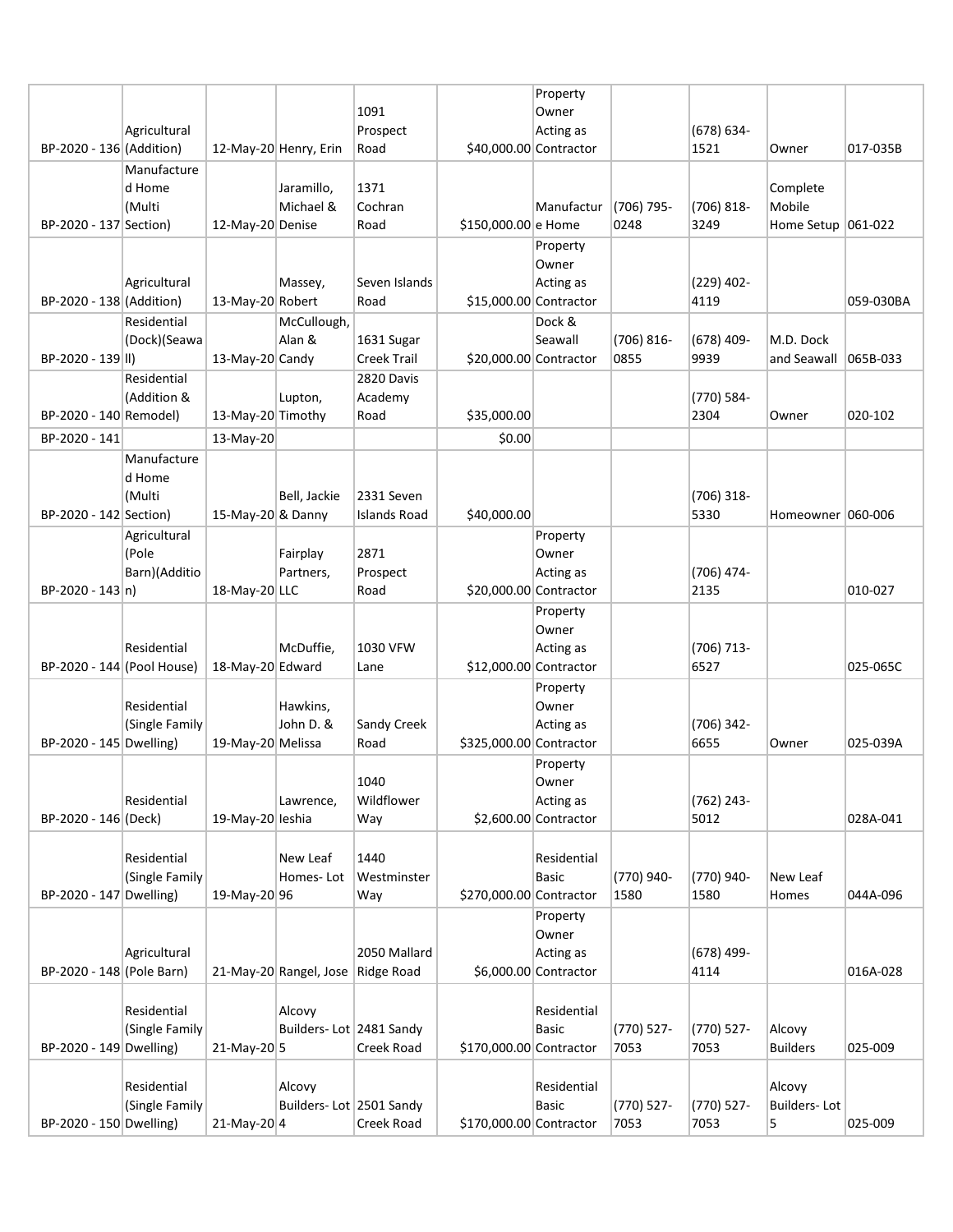|                          | Residential    |                     |                    |                         |                         |                        |                      |                      | Emma                   |           |
|--------------------------|----------------|---------------------|--------------------|-------------------------|-------------------------|------------------------|----------------------|----------------------|------------------------|-----------|
|                          | (Single Family |                     | Gardner,           |                         |                         |                        | $(706)$ 207-         | (678) 409-           | Enterprise,            |           |
| BP-2020 - 151 Dwelling)  |                | 21-May-20 Ginger    |                    | Clack Road              | \$450,000.00            |                        | 4575                 | 2586                 | Inc.                   | 038-004B  |
|                          |                |                     |                    |                         |                         | Property               |                      |                      |                        |           |
|                          |                |                     |                    |                         |                         | Owner                  |                      |                      |                        |           |
|                          | Residential    |                     |                    | Youngblood, 2360 Athens |                         | Acting as              |                      | (706) 474-           |                        |           |
| BP-2020 - 152 (Remodel)  |                | 21-May-20 Evan      |                    | Highway                 | \$25,000.00 Contractor  |                        |                      | 4317                 |                        | 035-067   |
|                          |                |                     |                    |                         |                         | Property               |                      |                      |                        |           |
|                          |                |                     | Hicks,             |                         |                         | Owner                  |                      |                      |                        |           |
|                          | Residential    |                     | Tommy              | 1941 Fears              |                         | Acting as              |                      | (706) 713-           |                        |           |
| BP-2020 - 153 (Deck)     |                | 22-May-20 Michael   |                    | Road                    |                         | $$2,100.00$ Contractor |                      | 1042                 |                        | 020-105A  |
|                          |                |                     |                    |                         |                         | Residential -          |                      |                      |                        |           |
|                          | Residential    |                     |                    |                         |                         | Light                  |                      |                      |                        |           |
|                          | (Single Family |                     | Sanders,           | Mt. Vernon              |                         | Commercial             | $(706)$ 354-         | (706) 338-           | America's              |           |
| BP-2020 - 154 Dwelling)  |                | 22-May-20 Golden    |                    | Road                    | \$200,519.28 Company    |                        | 8129                 | 1833                 | Home Place             | 009-001K  |
|                          |                |                     |                    |                         |                         |                        |                      |                      |                        |           |
|                          | Residential    |                     |                    |                         |                         | Residential            |                      |                      |                        |           |
|                          | (Single Family |                     |                    | Apalachee               |                         | <b>Basic</b>           | (706) 717-           | (706) 474-           |                        |           |
| BP-2020 - 155 Dwelling)  |                | 22-May-20 Henry, IV |                    | <b>River Road</b>       | \$210,000.00 Contractor |                        | 9408                 | 1926                 | Randy Bryan   051-019A |           |
|                          | Agricultural   |                     |                    |                         |                         |                        |                      |                      | Shannon                |           |
|                          | (Existing      |                     |                    |                         |                         |                        |                      |                      | Construction           |           |
|                          | Permit         |                     |                    |                         |                         |                        |                      |                      | &                      |           |
|                          | Upgrade)(BP2   |                     | Shannon,           |                         |                         | General                | $(678)$ 409-<br>2132 | $(678)$ 409-<br>2132 | Remodeling,<br>LLC     | 059-030CA |
| BP-2020 - 156 019-417)   |                | 22-May-20 Robby     |                    | Bonner Lane             |                         | \$0.00 Contractor      |                      |                      |                        |           |
|                          |                |                     |                    |                         |                         | Property               |                      |                      |                        |           |
|                          | Residential    |                     | Tate,<br>Michael & | 3551 Parks              |                         | Owner                  |                      |                      |                        |           |
| BP-2020 - 157 Dwelling)  | (Single Family | 27-May-20 Tracie    |                    | Mill Road               | \$500,000.00 Contractor | Acting as              |                      | $(678)$ 725-<br>1947 | Owner                  | 064-003A  |
|                          |                |                     |                    |                         |                         | Property               |                      |                      |                        |           |
|                          | Residential    |                     |                    |                         |                         | Owner                  |                      |                      |                        |           |
|                          | (Accessory     |                     | McCollum,          | 301 E Dixe              |                         | Acting as              |                      | (404) 721-           |                        |           |
| BP-2020 - 158 Building)  |                | 27-May-20 Shannon   |                    | Highway                 | \$11,000.00 Contractor  |                        |                      | 9887                 |                        | 020-008D  |
|                          |                |                     |                    |                         |                         | Property               |                      |                      |                        |           |
|                          |                |                     |                    | 174                     |                         | Owner                  |                      |                      |                        |           |
|                          | Residential    |                     | Thompson,          | Centennial              |                         | Acting as              |                      | (706) 474-           |                        |           |
| BP-2020 - 159 (Addition) |                | 28-May-20 Keith     |                    | Road                    | \$20,000.00 Contractor  |                        |                      | 4342                 |                        | 020-010   |
|                          |                |                     |                    |                         |                         |                        |                      |                      |                        |           |
|                          | Residential    |                     |                    |                         |                         | Residential            |                      |                      |                        |           |
|                          | (Single Family |                     | Pope,              |                         |                         | <b>Basic</b>           | (770) 833-           |                      | Mike                   |           |
| BP-2020 - 160 Dwelling)  |                | 28-May-20 Christy   |                    | 2nd Street              | \$320,000.00 Contractor |                        | 0108                 |                      | E'Dalgo                | 008A-058  |

Electric

|                            | Electrical   |                    |             |                |                |            |          |
|----------------------------|--------------|--------------------|-------------|----------------|----------------|------------|----------|
|                            | Construction |                    | Project     | Project        |                | Contractor | Owner    |
| <b>Permit Number</b>       | <b>Type</b>  | <b>Issue Date</b>  | <b>Name</b> | <b>Address</b> | Contractor     | Phone      | Phone    |
|                            | Permanent    |                    | Adams,      | 1331 Sabrina   |                |            | 706-474- |
| EP-2020 - 116 Service Pole |              | 04-May-20 Teddy    |             | Lane           |                |            | 2503     |
|                            |              |                    | Klepal,     |                |                |            |          |
|                            | <b>New</b>   |                    | Taylor &    | 1271 Chilton   |                | 706-296-   |          |
| EP-2020 - 117 Installation |              | 05-May-20 Brittany |             | Woods Road     | Tim Deaton     | 6096       |          |
|                            |              |                    | Williams-   |                |                |            |          |
|                            | <b>New</b>   |                    | Sauerbier,  | 1390 Atlanta   |                | 770-527-   |          |
| EP-2020 - 118 Installation |              | 05-May-20 Barbara  |             | Highway        | Hul-C Electric | 6815       |          |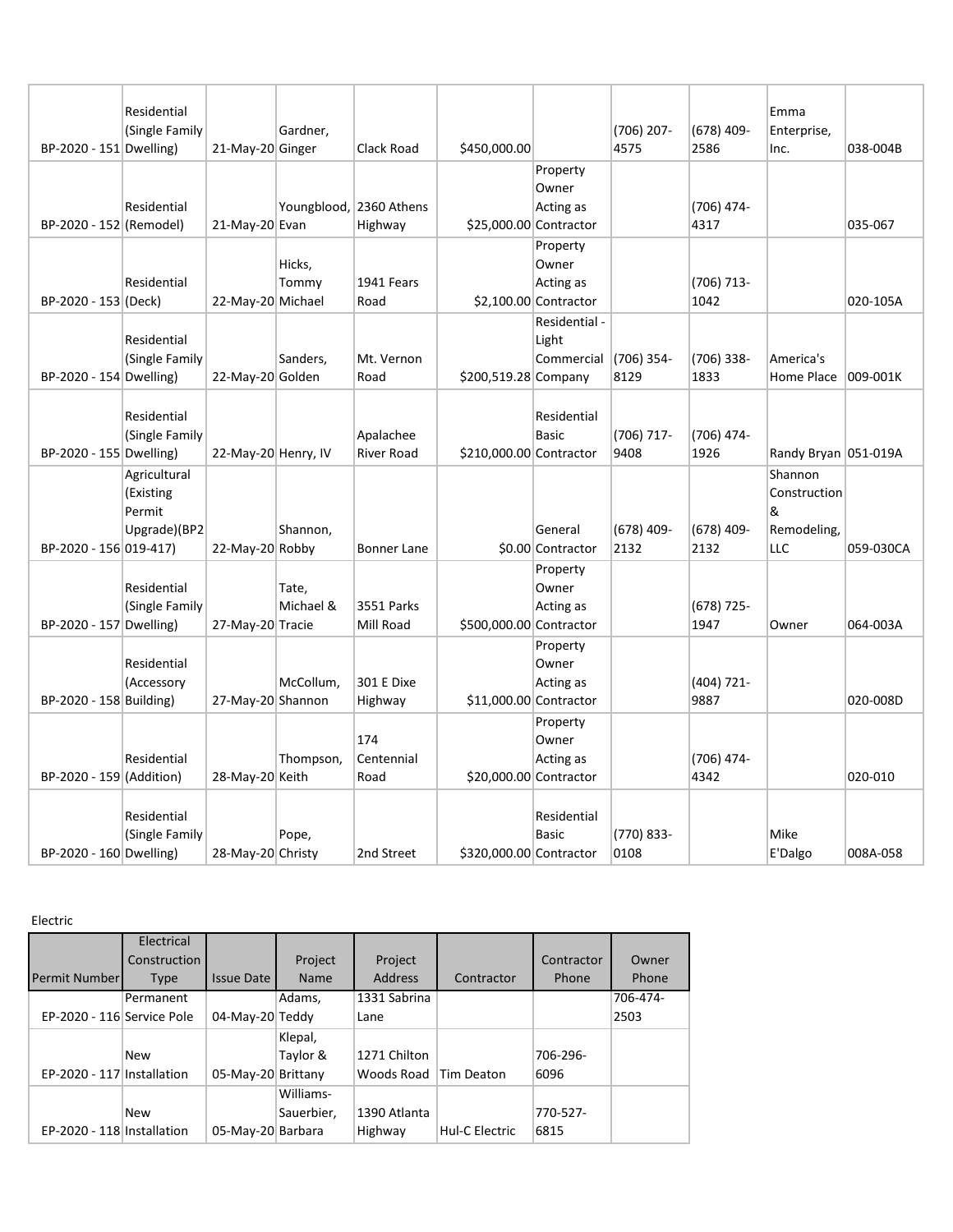|                            | New           |                     | Tate,                      | 3561 Parks           |                      |                  | 678-476-      |
|----------------------------|---------------|---------------------|----------------------------|----------------------|----------------------|------------------|---------------|
| EP-2020 - 119 Installation |               | 07-May-20 Cameron   |                            | Mill Road            | Owner                |                  | 2095          |
|                            |               |                     | Cottages of                |                      |                      |                  |               |
|                            |               |                     | Davis                      | Davis                |                      |                  |               |
|                            | New           |                     | Academy-                   | Academy              | Power Pro            | 706-818-         |               |
| EP-2020 - 120 Installation |               | 07-May-20 Lot 6     |                            | Road                 | Electric             | 5103             |               |
|                            |               |                     |                            | 4591 Athens          |                      |                  |               |
|                            | Permanent     |                     | Thrasher,                  |                      |                      |                  | 706-342-      |
| EP-2020 - 121 Service Pole |               | 08-May-20 Roy       |                            | Hwy                  | Owner                |                  | 2719          |
|                            | Permanent     |                     | Lemaster,                  | 1861 Sewell          |                      |                  | 770-231-      |
| EP-2020 - 122 Service Pole |               | 11-May-20 Michael   |                            | Road                 | Owner                |                  | 5712          |
|                            | <b>New</b>    |                     |                            | 4591 Spears          | Good Earth           | 678-776-         |               |
| EP-2020 - 123 Installation |               |                     | 12-May-20 Conn, Jamie Road |                      | Electrical, Inc.     | 1189             |               |
|                            | <b>New</b>    |                     | Willard,                   | 1330 Morgan Property |                      |                  | 706-818-      |
| EP-2020 - 124 Installation |               | 12-May-20 Linda     |                            | Drive                | Owner                |                  | 4919          |
|                            |               |                     | McCullough,                |                      |                      |                  |               |
|                            | Temporary     |                     | Alan &                     | 1631 Sugar           |                      |                  | 678-409-      |
| EP-2020 - 125 Service      |               | 13-May-20 Candy     |                            | <b>Creek Trail</b>   | Owner                |                  | 9939          |
|                            | <b>New</b>    |                     | McCullough,                |                      |                      |                  |               |
|                            | Installation- |                     | Alan &                     | 1631 Sugar           |                      |                  | 678-409-      |
| EP-2020 - 126 Dock         |               | 13-May-20 Candy     |                            | Creek Trail          | Owner                |                  | 9939          |
|                            |               |                     |                            | 1769                 |                      |                  |               |
|                            | <b>New</b>    |                     | Empire                     | Centennial           | <b>William Lamar</b> | 706-340-         | 918-834-      |
|                            |               |                     |                            |                      |                      |                  |               |
| EP-2020 - 127 Installation |               | 15-May-20 Tower     |                            | Road                 | Chandler             | 4283             | 2200          |
|                            | <b>New</b>    |                     | Daniel.                    | 2531 Sandy           |                      | (678) 873-       | $(678) 873 -$ |
| EP-2020 - 128 Installation |               | 15-May-20 Dusty     |                            | Creek Road           | <b>Dusty Daniel</b>  | 6385             | 6385          |
|                            | <b>New</b>    |                     |                            | 169 W Dixie          | Sapphire             | 404-285-         | 770-238-      |
| EP-2020 - 129 Installation |               |                     | 18-May-20 Smith, Cody      | Highway              | Electric, LLC        | 8612             | 9853          |
|                            |               |                     | Massey                     |                      | Stover               |                  |               |
|                            | Service       |                     | Family                     | 1060 Seven           | Electrical           | 770-905-         |               |
| EP-2020 - 130 Change       |               |                     | 19-May-20 Partnership      | <b>Islands Road</b>  | Services, Inc.       | 5081             |               |
|                            | <b>New</b>    |                     |                            | Bethany              | <b>Chris Peters</b>  | 706-347-         |               |
| EP-2020 - 131 Installation |               | 19-May-20 O'Neil    |                            | Road                 | Electric             | 2477             |               |
|                            |               |                     |                            | 3781                 |                      |                  |               |
|                            | Service       |                     | Little River               | Monticello           | Christopher          | 706-207-         |               |
| EP-2020 - 132 Change       |               | 19-May-20 Farms     |                            | Hwy                  | Holbert              | 3262             |               |
|                            | New           |                     |                            | 1301 Three           | Electric             | 678-283-         |               |
| EP-2020 - 133 Installation |               | 21-May-20 Hoy, Jeff |                            | Notch Road           | Connections          | 8989             |               |
|                            |               |                     |                            |                      |                      |                  |               |
|                            |               |                     |                            |                      | Bowen<br>Electrical  |                  |               |
|                            |               |                     |                            |                      |                      |                  |               |
|                            | New           |                     | Walter,                    | 1720 Reids           | Contractors,         | 706-473-<br>2109 |               |
| EP-2020 - 134 Installation |               | 21-May-20 Douglas   |                            | Ferry Road           | LLC                  |                  |               |
|                            | New           |                     | Cameron,                   | 1346 Clack           | Joseph Clinton       | 770-861-         | 678-471-      |
| EP-2020 - 135 Installation |               | 26-May-20 Kyle      |                            | Road                 | Powell               | 7853             | 4558          |
|                            |               |                     |                            | 1440                 |                      |                  |               |
|                            | Temporary     |                     |                            | <b>Barrows</b>       |                      | 404-969-         | 706-818-      |
| EP-2020 - 136 Service Pole |               |                     | 27-May-20 Jarrell, Craig   | Grove Road           | <b>Tommy Francis</b> | 7324             | 2597          |
|                            | Service       |                     | M&E                        | 2301 Old             |                      |                  |               |
|                            | Change-       |                     | Properties-                | <b>Buckhead</b>      |                      | 706-342-         | 478-288-      |
| EP-2020 - 137 Perm. Pole   |               | 28-May-20 Devane    |                            | Road                 | Charles Bone         | 5659             | 4078          |
|                            |               |                     |                            | 2471                 | Ozburn               |                  |               |
|                            | <b>New</b>    |                     | Rock House                 | Broughton            | Electrical           | 770-784-         |               |
| EP-2020 - 138 Installation |               | 28-May-20 Creamery  |                            | Road                 | Construction         | 1618             |               |
|                            | New           |                     | Williams,                  |                      |                      | 706-474-         | 706-474-      |
| EP-2020 - 139 Installation |               | 28-May-20 Zachary   |                            | <b>Turner Road</b>   | <b>Eddie Wyatt</b>   | 0876             | 2335          |
|                            |               |                     |                            |                      |                      |                  |               |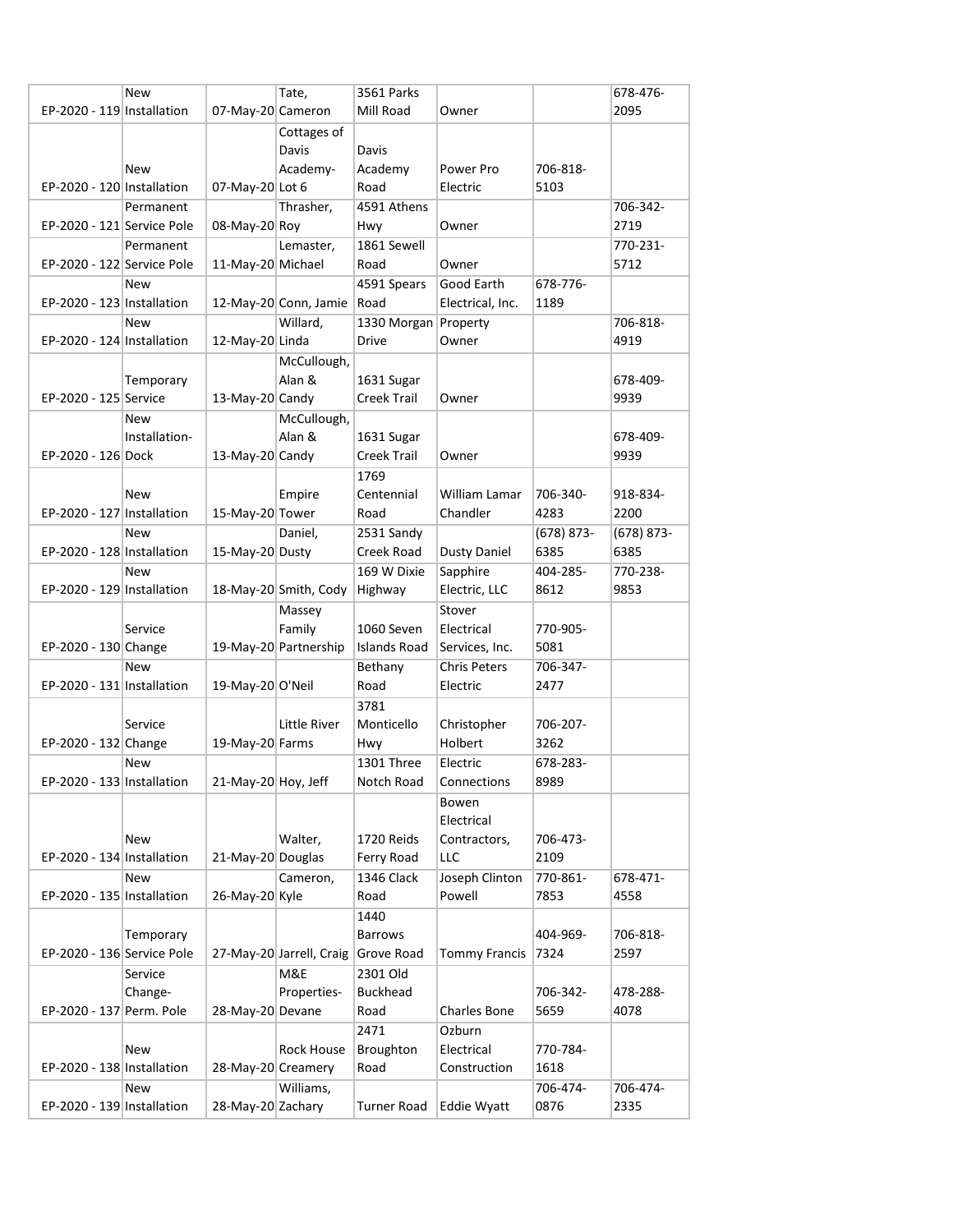|                        |            |                 |            | 174        |       |          |
|------------------------|------------|-----------------|------------|------------|-------|----------|
|                        | Additional |                 | 'Thompson, | Centennial |       | 706-474- |
| EP-2020 - 140 Circuits |            | 28-May-20 Keith |            | Road       | Owner | 4342     |

HVAC

| <b>Permit Number</b>       | Mechanical<br>Consturction<br><b>Type</b> | <b>Issue Date</b>  | Project<br>Name                   | Project<br><b>Address</b> | Contractors<br>Name        | Contractors<br>Phone | Owners<br>Phone |
|----------------------------|-------------------------------------------|--------------------|-----------------------------------|---------------------------|----------------------------|----------------------|-----------------|
|                            |                                           |                    | Klepal,                           |                           | Lance White                |                      |                 |
|                            | <b>New</b>                                |                    | Taylor &                          | 1271 Chilton              | Heating & AC,              | 404-392-             |                 |
| MP-2020 - 061 Installation |                                           | 05-May-20 Brittany |                                   | Woods Road                | Inc.                       | 2048                 |                 |
|                            | <b>New</b>                                |                    | Walter,                           | 1720 Reids                |                            | 706-485-             |                 |
| MP-2020 - 062 Installation |                                           |                    |                                   |                           | <b>Wilson Bryant</b><br>AC | 5456                 |                 |
|                            |                                           | 07-May-20 Douglas  |                                   | Ferry Road                |                            |                      |                 |
|                            |                                           |                    |                                   | 1660                      |                            |                      |                 |
|                            |                                           |                    |                                   | <b>Bostwick</b>           | Frankie                    | 706-342-             | 706-342-        |
| MP-2020 - 063 Replacement  |                                           | 18-May-20 Saffold  |                                   | Highway                   | Slaughter                  | 0285                 | 1793            |
|                            |                                           |                    |                                   | 415 W                     |                            |                      |                 |
|                            | <b>New</b>                                |                    |                                   | Atlanta                   | D&W Air Flow,              | 770-788-             | 770-876-        |
| MP-2020 - 064 Installation |                                           |                    | 20-May-20 Reid, Malik             | Highway                   | Inc.                       | 7700                 | 0599            |
|                            |                                           |                    |                                   | 1750                      |                            |                      |                 |
|                            | <b>New</b>                                |                    |                                   | Apalachee                 | D&W Air Flow,              | 706-653-             |                 |
| MP-2020 - 065 Installation |                                           | 20-May-20 McMahon  |                                   | <b>Woods Trail</b>        | Inc.                       | 6708                 |                 |
|                            |                                           |                    | Christian,                        | 1400                      |                            |                      |                 |
|                            | <b>New</b>                                |                    | Benjamin                          | Enterprise                | JSR Heating and 678-725-   |                      |                 |
| MP-2020 - 066 Installation |                                           | 20-May-20 Todd     |                                   | Road                      | Cooling, Inc.              | 6398                 |                 |
|                            | <b>New</b>                                |                    | Cameron,                          | 1346 Clack                |                            |                      | 678-471-        |
| MP-2020 - 067 Installation |                                           | 26-May-20 Kyle     |                                   | Road                      | Owner                      |                      | 4558            |
|                            |                                           |                    | Alcovy                            |                           |                            |                      |                 |
|                            | <b>New</b>                                |                    | Builders-Lot 2501 Sandy           |                           | <b>Tony Beck</b>           | 770-466-             | (770) 527-      |
| MP-2020 - 068 Installation |                                           | 28-May-20 4        |                                   | Creek Road                | Heating & Air              | 2924                 | 7053            |
|                            |                                           |                    | Alcovy                            |                           |                            |                      |                 |
|                            | <b>New</b>                                |                    | Builders-Lot 2481 Sandy           |                           | <b>Tony Beck</b>           | 770-466-             | (770) 527-      |
| MP-2020 - 069 Installation |                                           | 28-May-20 5        |                                   | Creek Road                | Heating & Air              | 2924                 | 7053            |
|                            |                                           |                    |                                   | 174                       |                            |                      |                 |
|                            | <b>New</b>                                |                    | Thompson,                         | Centennial                |                            |                      | 706-474-        |
| MP-2020 - 070 Installation |                                           | 28-May-20 Keith    |                                   | Road                      | Owner                      |                      | 4342            |
|                            | <b>New</b>                                |                    |                                   | 1100 Reids                | Omega Heating              | 706-717-             |                 |
| MP-2020 - 071 Installation |                                           |                    |                                   |                           | & Air                      | 0982                 |                 |
|                            |                                           |                    | 28-May-20 Kaur, Manjit Ferry Road |                           |                            |                      |                 |

## Plumbing

|                            | Occupancy   |                      | Project         | Project        | Contractors    | Contractors | Owners       |
|----------------------------|-------------|----------------------|-----------------|----------------|----------------|-------------|--------------|
| <b>Permit Number</b>       | <b>Type</b> | <b>Issue Date</b>    | <b>Name</b>     | <b>Address</b> | <b>Name</b>    | Phone       | Phone        |
|                            |             |                      | Klepal,         |                |                |             |              |
|                            |             |                      | Taylor &        | 1271 Chilton   | Larry Mitchell | 770-527-    |              |
| PP-2020 - 048 Residential  |             | 05-May-20 Brittany   |                 | Woods Road     | Plumbing       | 7514        |              |
|                            |             |                      | <b>ZF Sugar</b> | 2171 Sugar     |                | 770-616-    | 404-456-     |
| PP-2020 - 049 Residential  |             | 06-May-20 Creek, LLC |                 | Creek Trail    | Lino Rodriguez | 0918        | 0403         |
|                            |             |                      |                 |                | Owner/         |             |              |
|                            |             |                      | Tate,           | 3561 Parks     | Michael Wayne  |             | 678-476-     |
| PP-2020 - 050 Residential  |             | 07-May-20 Cameron    |                 | Mill Road      | Smith          |             | 2095         |
|                            |             |                      | Barlow,         |                |                |             | $(678)$ 386- |
| PP-2020 - 051 Agricultural |             | 08-May-20 Brian      |                 | Clack Road     | Owner          |             | 8505         |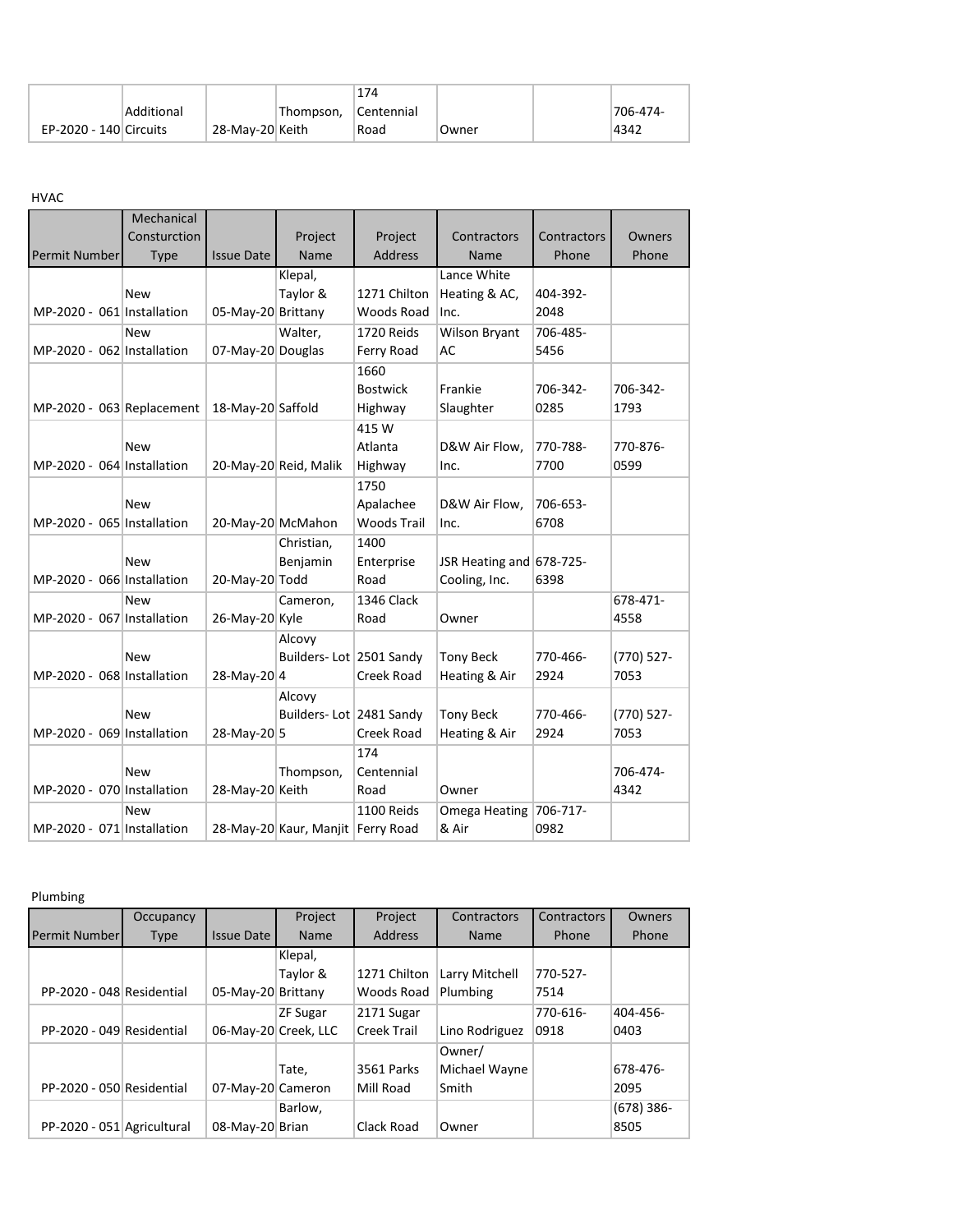|                           |                   |                         | 6000 W Dixie      |                | 706-717-     | 706-717- |
|---------------------------|-------------------|-------------------------|-------------------|----------------|--------------|----------|
| PP-2020 - 052 Residential |                   | 15-May-20 Miller, Luke  | Highway           | T Burt Hensley | 0456         | 0826     |
|                           |                   |                         | 4140              |                |              |          |
|                           |                   |                         | <b>Buckhead</b>   | Gaddy          | $(678)686 -$ |          |
| PP-2020 - 053 Residential |                   | 15-May-20 Rivera, Raul  | Road              | Construction   | 7000         |          |
|                           |                   | Alcovy                  |                   |                |              |          |
|                           |                   | Builders-Lot 2501 Sandy |                   | <b>McCart</b>  | 770-466-     | 770-527- |
| PP-2020 - 054 Residential | $21-Mav-20$  4    |                         | Creek Road        | Plumbing, Inc. | 1057         | 7053     |
|                           |                   | Alcovy                  |                   |                |              |          |
|                           |                   | Builders-Lot 2481 Sandy |                   | McCart         | 770-466-     |          |
| PP-2020 - 055 Residential | 21-May-20 5       |                         | Creek Road        | Plumbing, Inc. | 1057         |          |
|                           |                   | Cameron,                | <b>1346 Clack</b> |                |              | 678-471- |
| PP-2020 - 056 Residential | 26-May-20 Kyle    |                         | Road              | Owner          |              | 4558     |
|                           |                   |                         |                   | Discount       |              |          |
|                           |                   | Walter,                 | 1720 Reids        | Plumbing       | 404-573-     |          |
| PP-2020 - 057 Residential | 26-May-20 Douglas |                         | Ferry Road        | Solutions      | 0047         |          |
|                           |                   | Cottages of             |                   |                |              |          |
|                           |                   | Davis                   | 3250 Davis        |                |              |          |
|                           |                   | Academy-                | Academy           | X-Stream       | 770-207-     | 678-251- |
| PP-2020 - 058 Residential | 27-May-20 Lot 6   |                         | Road              | Plumbing, Inc. | 9671         | 8029     |
|                           |                   | Daniel,                 | 2531 Sandy        | Gilstrap       | 770-382-     | 678-873- |
| PP-2020 - 059 Residential | 27-May-20 Dusty   |                         | Creek Road        | Plumbing       | 0589         | 6385     |
|                           |                   |                         | 174               |                |              |          |
|                           |                   | Thompson,               | Centennial        |                |              | 706-474- |
| PP-2020 - 060 Residential | 28-May-20 Keith   |                         | Road              | Owner          |              | 4342     |

Pool

| <b>Permit Number</b> | <b>Issue Date</b>   | Project<br><b>Name</b> | Project<br><b>Address</b> | Cost of<br>Construction | Contractor<br><b>Name</b> | Contractor<br>Phone | Owner<br>Phone |
|----------------------|---------------------|------------------------|---------------------------|-------------------------|---------------------------|---------------------|----------------|
|                      |                     | Birdsong,              |                           |                         | Vaughn                    |                     |                |
|                      |                     | Neal &                 | 1640 Fears                |                         | Concrete &                | $(404)$ 787-        | $(770)$ 312-   |
| Pool-2020 -012       | 04-May-20 Jenny     |                        | Road                      | \$38,000.00 Pools, LLC  |                           | 7716                | 9869           |
|                      |                     | McDuffie,              | 1030 VFW                  |                         |                           |                     | $(706)$ 713-   |
| Pool-2020 -013       | 18-May-20 Edward    |                        | Lane                      | \$15,000.00 Owner       |                           |                     | 6527           |
|                      |                     |                        |                           |                         | North East                |                     |                |
|                      |                     |                        |                           |                         | Georgia Pools             |                     |                |
|                      |                     |                        | 1081                      |                         | and                       |                     |                |
|                      |                     | Donaldson.             | Riverwalk                 |                         | Construction,             | $(706)$ 498-        | $(678)$ 758-   |
| Pool-2020 -014       | 21-May-20 Valerie   |                        | Road                      | \$39,000.00 Inc.        |                           | 4691                | 2782           |
|                      |                     |                        | 230 Hidden                |                         |                           |                     |                |
|                      |                     | Slaughter,             | Springs                   |                         | Pamlico Pool              | $(478)$ 251-        | $(770) 630 -$  |
| Pool-2020 -015       | 22-May-20 Joe       |                        | <b>Drive</b>              | \$34,000.00 Company     |                           | 4213                | 8839           |
|                      |                     |                        | 1650                      |                         | <b>Tiger Shark</b>        |                     |                |
|                      |                     | Stegall,               | Godfrey                   |                         | Pools & Spas,             | $(678)$ 334-        |                |
| Pool-2020 -016       | 26-May-20 Shane     |                        | Road                      | \$50,000.00 LLC         |                           | 5377                |                |
|                      |                     |                        | 1400                      |                         | <b>Tiger Shark</b>        |                     |                |
|                      |                     | Christian,             | Enterprise                |                         | Pools & Spas,             | $(678)$ 334-        |                |
| Pool-2020 -017       | 26-May-20 Todd      |                        | Road                      | \$0.00 LLC              |                           | 5377                |                |
|                      |                     |                        | 2490                      |                         |                           |                     |                |
|                      |                     |                        | Monticello                |                         | <b>Blue Ridge</b>         | $(770)$ 482-        | (404) 944-     |
| Pool-2020 -018       | 26-May-20 Dale, Lee |                        | Hwy.                      | \$50,000.00 Pools, Inc. |                           | 9884                | 3683           |